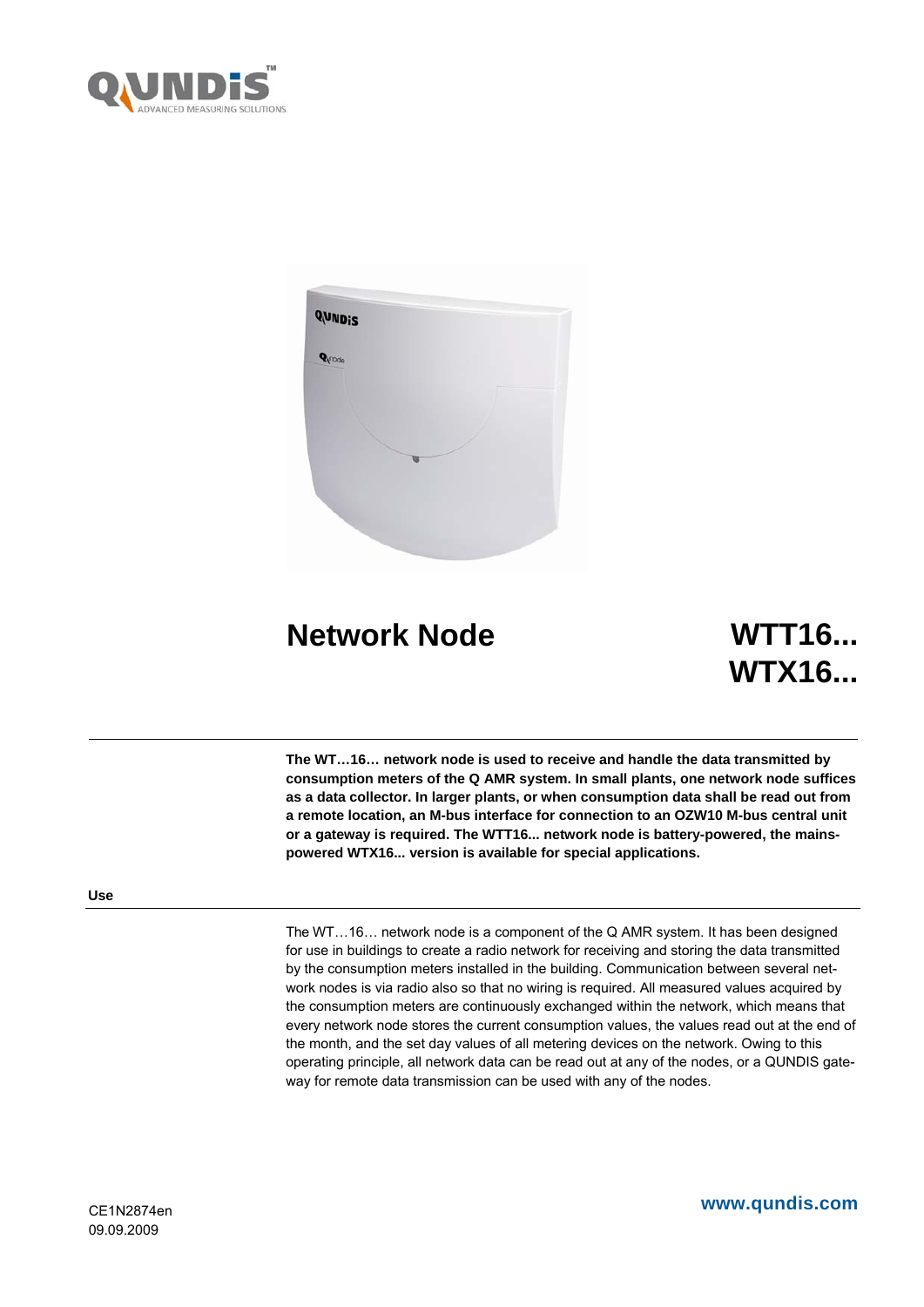- Reception and storage of the data transmitted by the consumption meters
- Automatic creation of a network with up to 12 WT…16 (with a maximum of 500 consumption meters)
- Passing on all relevant consumption values to all WT…16 on the network
- Communication via the QUNDIS gateway
- Communication with the OZW10 M-bus central unit

#### **Network node versions**

The WT…16… network node is a component of the Q AMR system and has been designed for exclusive use with that system.

It is available in a number of versions for different applications:

| Application                          | <b>Battery-powered</b> | <b>Mains-powered</b> |
|--------------------------------------|------------------------|----------------------|
|                                      |                        |                      |
| Standard                             | WTT <sub>16</sub>      | WTX16                |
| With RS-232 interface for local data |                        |                      |
| readout                              | WTT16.232              | WTX16.232            |

Network nodes with integrated gateway are used for the remote readout of Q AMR networks. They are described in data sheet CE1J2878.

# **Combinations**

All network nodes with integrated gateway can be used along with any other network node. The maximum number of 12 network nodes in one system must not be exceeded. The network nodes with gateway and integrated M-Bus master (WTX16.GSM and WTX16.IP) are able to read M-Bus meters according to EN13757-2/3

#### **Technical design**

The network node consists of the following subassemblies:



Receiver and transmitter are used for receiving consumption data and forwarding them to other network nodes of the network. The memory stores the consumption data. It is protected against temporary power drops (e.g. mains power failure or replacement of the main battery) by a backup battery. The network can be read locally via the M-Bus interface. The network nodes WT..16.232 have an additional RS232 interface for readout purposes.

WTT16.. nodes are battery-operated, while WTX16.. require a mains power supply AC 100V .. 230 V.

#### **Basic design**

The network node consists of 2 major sections: The base and the housing with the electronics. It is thus possible to mount the base prior to commissioning, enabling the electrical installer to connect the WTX16 to the mains network. At the time of commissioning, the electronics section is snapped on and the electrical connections are made.

The housing with the electronics is identical for all types of network nodes. It contains the network controls: Electronics section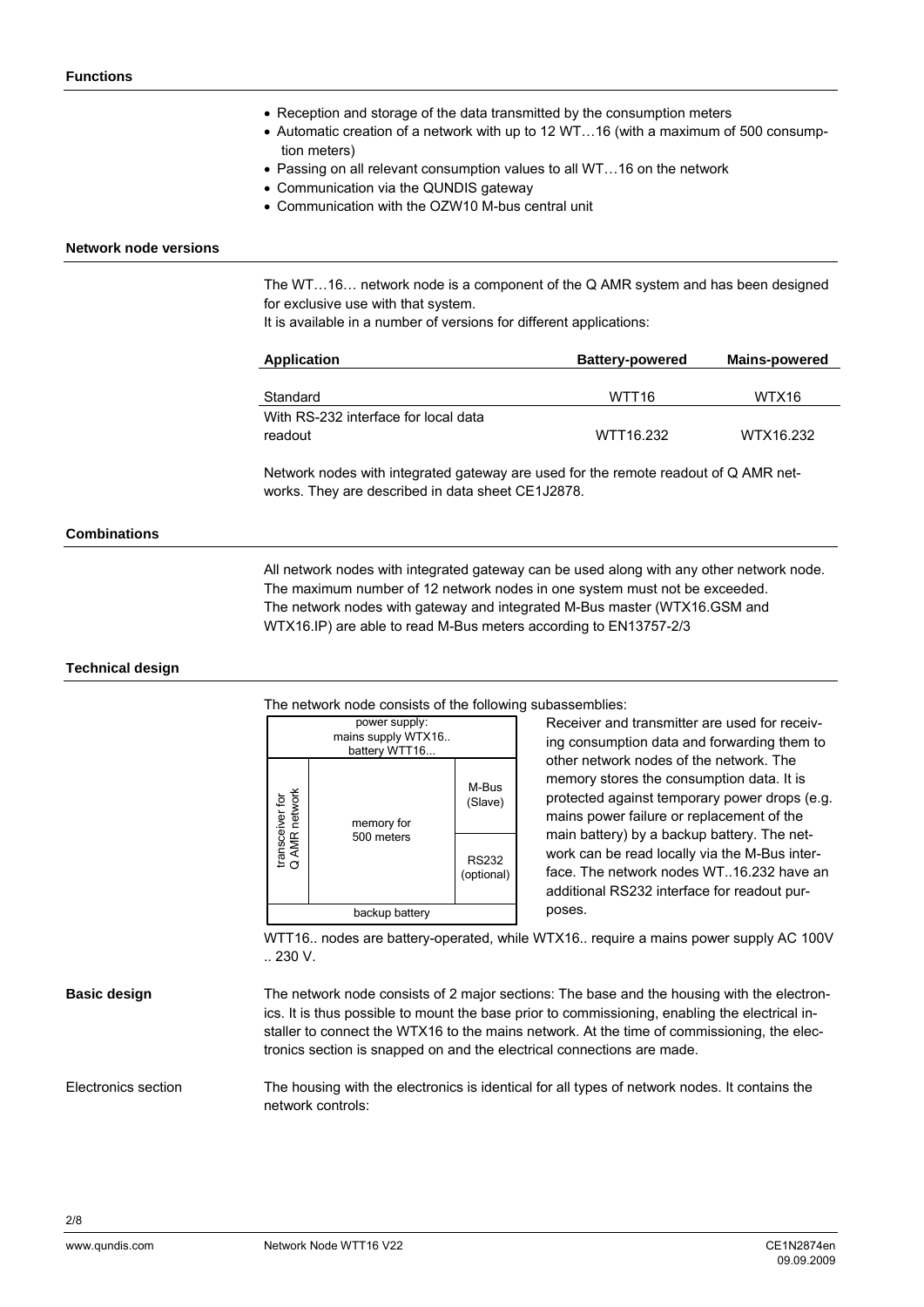

- 1. Connector for M-bus service connection
- 2. Connector for enhancements
- 3. Screw terminal for the fixed M-bus connection
- 4. Connector for power supply DC 3,6 V
- 5. Connector for backup battery Indication of mains supply
- 6. Operating mode button (red)
- 7. Button for switching the display (blue)
- 8. Reset button (recessed)
- 9. Display
- 10. Connector (not for the user)
- 11. Firmware memory (covered up)
- 12. IrDA-Interface (optically)

Wall-mounted section

The wall-mounted section of the network nodes WTT16.. contains only the main battery. In variant WTT16.232 the RS232 interface is fixed here. The wall-mounted section of the network nodes WTX16 and WTX16.232 contains the power pack and possibly an additional RS232 interface.



- 1. Mains connection L and N
- 2. Preinstalled mains cable (no flexible power cable!)
- 3. Extra insulation (shrink sleeve)
- 4. Connector for power supply DC 3,6 V
- 5. Screw terminal for the fixed M-bus connection
- 6. Connector for M-bus service connection
- 7. Indication of mains supply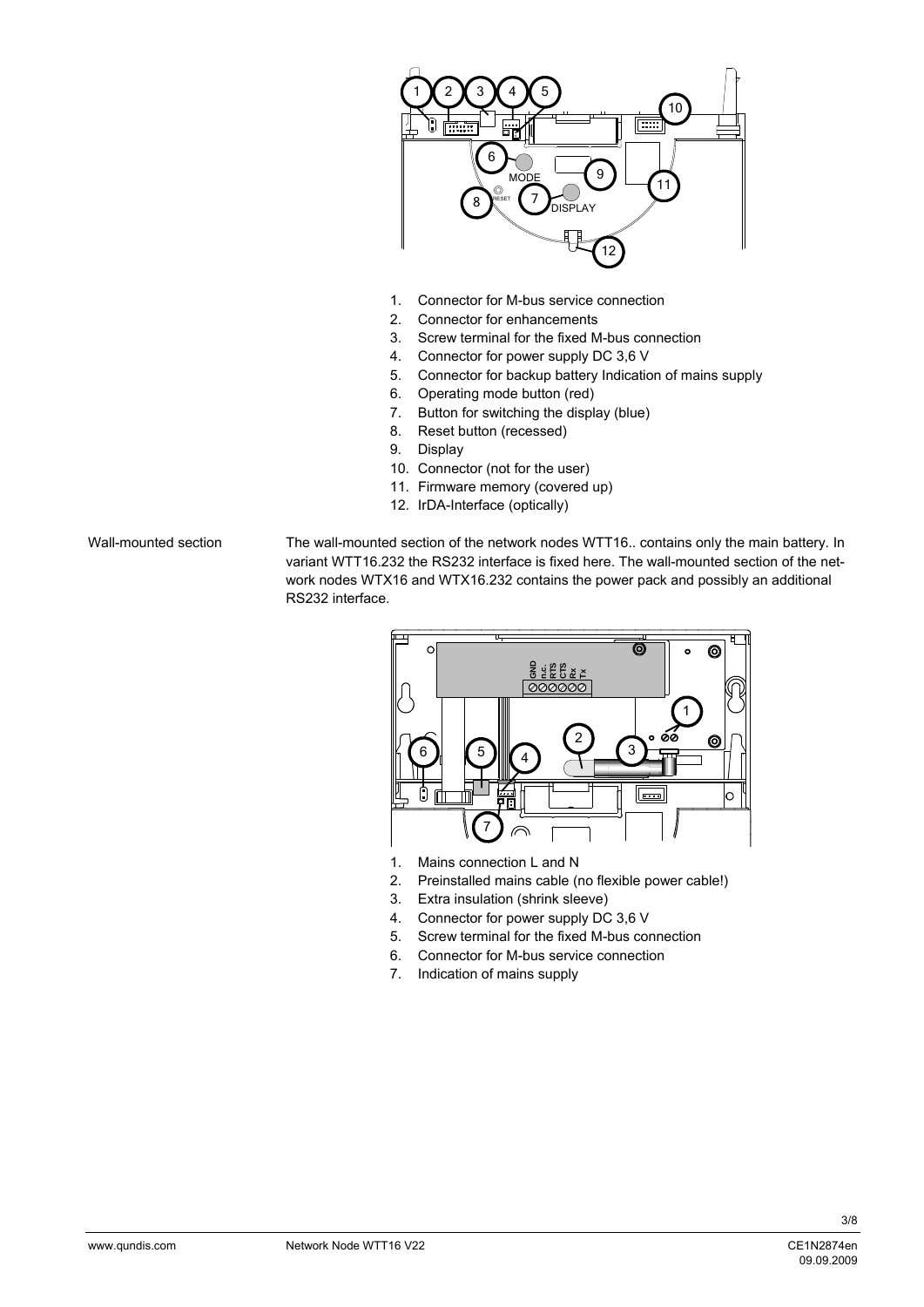**Display** 

The display of the WT…16… facilitates commissioning work and troubleshooting. In addition to the standard display that shows the operating mode of the WTT16, there are 5 different display levels from "A" to "E" that can be selected by the user.

|  | Display level |
|--|---------------|
|  |               |

| <b>Display igvor</b> |              |                                                               |
|----------------------|--------------|---------------------------------------------------------------|
|                      | <u>ור חו</u> | Current operating mode                                        |
| $\overline{A}$       |              | WT16 number (primary address) and alternate<br>network number |
|                      |              |                                                               |
| B                    |              | Number of WT16 on the network                                 |
| C                    |              | Number of consumption meters on the network                   |
| D                    |              | Remaining capacity of the WTT16's main battery<br>in $%$      |
| E                    |              | Error code (3 groups)                                         |

# **Operating modes**

There are different operating modes some of which can be selected by pressing the button on the network node; some are selected automatically, or from a connected PC via the ACT26 commissioning software. The selected operating mode appears on the display:

| <b>Mode</b>                                        | <b>Display</b> | <b>Explanation</b>                                                                                                                                                                                                                                                   |
|----------------------------------------------------|----------------|----------------------------------------------------------------------------------------------------------------------------------------------------------------------------------------------------------------------------------------------------------------------|
| Idle-mode                                          | <u> Idl E</u>  | Delivery status. Switch to install mode by pressing the but-<br>ton MODE (>2 sec).                                                                                                                                                                                   |
| Standard mode                                      | SŁd            | This is the normal operating mode of the data collectors:<br>Telegrams from the metering devices can received, stored<br>and handled further by the network.                                                                                                         |
| Extended stan-<br>dardmode $1$                     | 5Ŀd<br>W       | The receiver is always active to ensure fast communication.<br>This mode is automatically activated in the case of mains-<br>powered operation (WTX16). It can also be started manually<br>with the ACT26 service tool.                                              |
| Installa-<br>tionsmode <sup>2)</sup>               | ln5t           | In installation mode, the radio network will be built up automati-<br>cally. Metering devices that transmit installation telegrams in<br>this operating mode will be registered in the network. This<br>mode is started by pressing the MODE button (>2sec).         |
| Extended in-<br>stalla-<br>tionsmode <sup>2)</sup> | ln5e           | The extended Installation mode will register all metering<br>devices that transmit either installation or data telegrams.<br>This mode is useful if network is expanded later.                                                                                       |
| Protected in-<br>stallations<br>mode $^{2)3)}$     | Prob           | Same as installation mode, except that connections are built up<br>only by devices with the same network signature.                                                                                                                                                  |
| Search<br>mode                                     | Flod           | This mode restores radio connection to lost or manually<br>registered metering devices. This mode starts automatically.                                                                                                                                              |
| Extended<br>search<br>mode <sup>2</sup>            | ┠╿             | This search run is used to restore the radio connection to lost<br>or manually registered metering devices.<br>Starting from version 2.2 this mode can also started manually<br>by setting jumper 1 (in the plug field) and pressing the MODE<br>button $($ >2 sec.) |
| Delete-mode <sup>2)3)</sup>                        | dEL            | Same as installation mode, except that all registered me-<br>tering devices which are transmitting installation telegrams<br>will be deleted. (meter replacement)                                                                                                    |
| 1)                                                 |                | In battery powered network nodes this mode is terminated automatically after eight hours.                                                                                                                                                                            |

2) This mode is terminated automatically after eight hours.

3) Possibly only with the software ACT26 version 2.0 or higher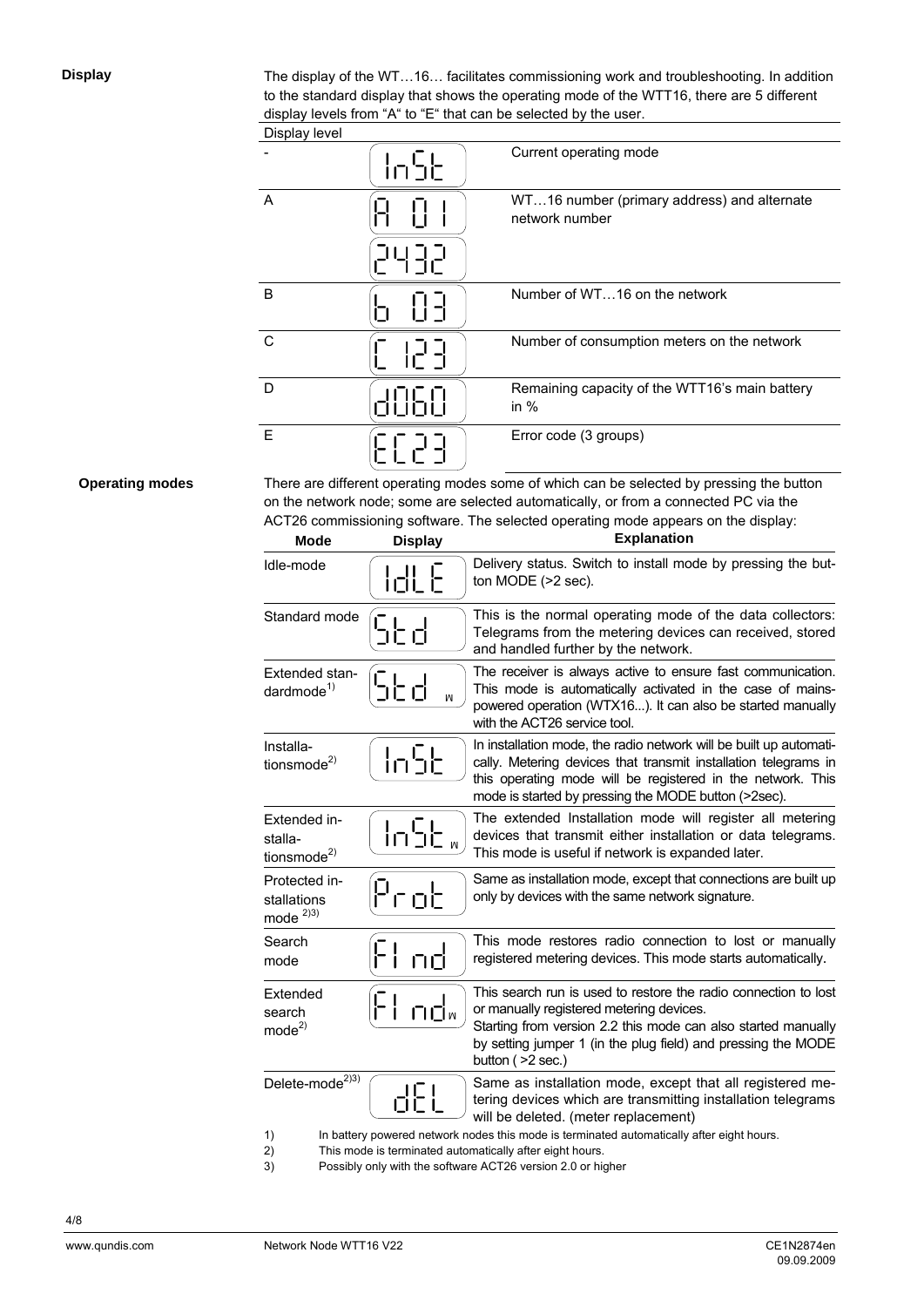| State of the<br>system                         | <b>Display</b>                              | <b>Explanation</b>                                                                                                                                                                                                                                                                                                                                                                                                                                                                                                                                               |
|------------------------------------------------|---------------------------------------------|------------------------------------------------------------------------------------------------------------------------------------------------------------------------------------------------------------------------------------------------------------------------------------------------------------------------------------------------------------------------------------------------------------------------------------------------------------------------------------------------------------------------------------------------------------------|
| Remote<br>access                               | らとす<br>C                                    | During remote access the symbol, $\cdot$ will be displayed.                                                                                                                                                                                                                                                                                                                                                                                                                                                                                                      |
| Highspeed-<br>mode                             | for example<br>口口⋈                          | When all network nodes have switched on their receivers for<br>fast data exchange, this will be displayed as two dots in the<br>upper part of the LCD.                                                                                                                                                                                                                                                                                                                                                                                                           |
| <b>Bus-connection</b><br>(from version<br>2.2) | for example<br>הים<br>נוכעת<br>POOR         | If a connection to a bus is being built up, the number of<br>the bus and the primary address of this bus will be<br>briefly displayed.<br>In the example, network node 03 is connected to M-<br><b>BUS</b>                                                                                                                                                                                                                                                                                                                                                       |
| IrDA-master<br>mode (from<br>version 2.2)      | lrd8                                        | This mode is started by pressing the button MODE. (<<br>0,5 sec). It indicates readiness to connect additional<br>IrDA devices (in IrDA Slave mode). This mode stops<br>after 10 sec.                                                                                                                                                                                                                                                                                                                                                                            |
| Add (from<br>version 2.2)                      | for example<br>hod<br>0 123<br><u> 남편</u> 도 | If an unregistered IrDA-capable metering device (e.g.<br>WHE467) is connected in IrDA master mode, it can be<br>inserted into the network node by pressing the button DIS-<br>PLAY while ADD is displayed. The last 4 digits of device<br>number are indicated. (e.g. 20000123).<br>The registration of the device takes place and search mode<br>starts.                                                                                                                                                                                                        |
| Delete (from<br>version 2.2)                   | for example<br>8 123<br><u> 내년</u> 도        | If an already registered IrDA-capable metering device is<br>connected in IrDA-master mode it can be removed from<br>the network node by pressing the button DISPLAY while<br>DEL is displayed. The last 4 digits of device number are<br>indicated (e.g. 20000123).<br>The removal of the device takes place and if necessary<br>search mode is stopped.                                                                                                                                                                                                         |
| Copy (from<br>version 2.2)                     | for example<br>2432<br><u> ՏԵԶոԵ</u>        | If a new network node (running in idle mode) is connected in<br>IrDA-master mode, it is possible to make a copy of all net-<br>work data into the new node by pressing the button<br>DISPLAY while COPY is displayed.<br>Copying lasts up to 20 minutes. At the end "StArt Prot" is<br>displayed on LCD of the new network node for 1 hour. After<br>mounting the new node the protected mode is also started<br>by pressing the DISPLAY button. By this procedure the new<br>network node is integrated in network and search mode is<br>started automatically. |

# **Engineering notes**

# **Engineering**

For detailed engineering instructions, refer to the Engineering Manual CE1J2870.

#### **Commissioning the WTX..**

For mains-powered WTX16.... network nodes, the mains connections are to be made first at the selected mounting positions (typically on every second floor, mounting height ≥ 2 m), if required.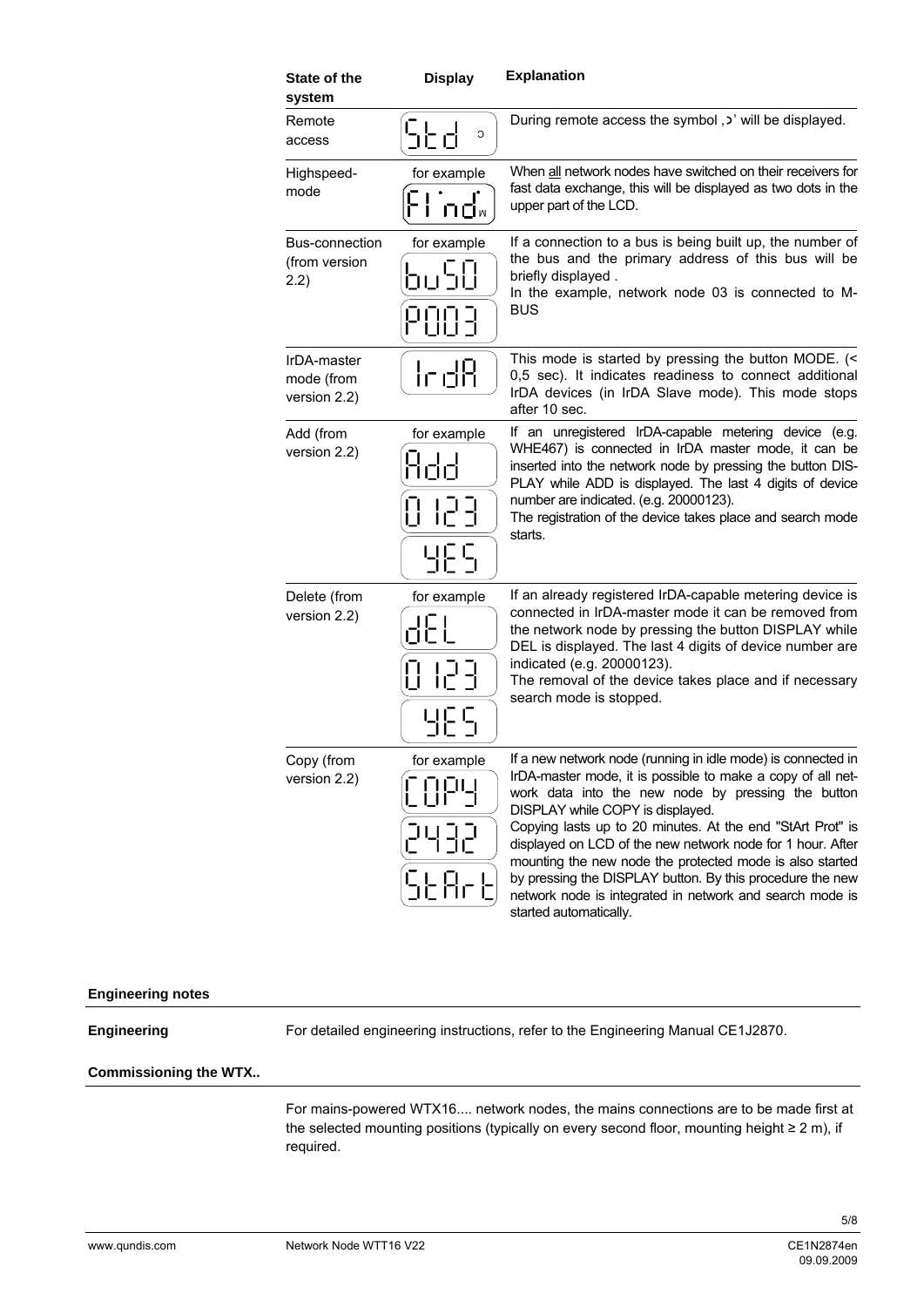CAUTION: connect the mains cable to the power supply unit only!!

| S                         | S                       | Switch                                                            |
|---------------------------|-------------------------|-------------------------------------------------------------------|
| N                         | L, N                    | AC 230 V mains power supply                                       |
| R1  Rn                    | M1, M2                  | M-Bus output                                                      |
| M1 M2                     | R1Rn                    | optional interface(s)                                             |
| $\circ$<br>ØØ.<br>$\circ$ | 1<br>2<br>power cable!) | Mains connection L and N<br>Preinstalled mains cable (no flexible |

 $\frac{1}{2}$   $\frac{1}{2}$   $\frac{1}{2}$  3 Extra insulation (shrink sleeve)



 $\mathbf{L}$  $\sim 1$ 

> Connect the AC 230 V power supply line to the power pack of the WTX16… in the following order: Remove the upper housing section of the WTX16… from the base. For that purpose, remove the 2 cable connections (power supply (4) and M-Bus (6)) between gateway and base. Then, use a suitable tool (screwdriver or similar) to slightly open one of the two lateral fixing levers so that upper housing section and base can be separated.

Then, the top section of the WT…16 is to be fitted using 2 dowels and screws (spacing of dowels 184 mm with the WTX16...).

Connection of the AC 230 V power line to the power pack of the WTX16... is to be made as follows:

A 2-core mains cable (L and N) is already preinstalled at the mounting site. The power pack must be connected by qualified staff. The cores must be sheathed with the enclosed insulating sleeves to ensure compliance with safety class II. Then, the live (L) and neutral (N) conductors must be connected to terminal "IN" of the power pack. Mains voltage must be in the range from AC 100 to 240 V (50 / 60 Hz). There is no protective earth (PE) connection. Then, cable strain relief must be provided by fitting cable ties.

Once the top section of the WT…16 is fitted, the housing with the electronics can be snapped on. Then, the power supply connector can be plugged into the electronics section and the WTT16 switched to installation mode by pressing the MODE button (red) for a few seconds. Then, additional network nodes or consumption meters of the Q AMR system can automatically configure themselves to form a network.

Ensure that the local regulations for radio transmission installations and electrical installations are complied with.

# **Safety notes**

Mains connection



After opening the housing, certain parts of the device / system that become accessible carry dangerous voltage.

Only qualified staff may interfere with such devices / systems. · ·

- To ensure correct and safe operation, the product must be adequately shipped, stored, installed, operated and maintained
- Staff dealing with the product must be familiar with all potential hazards and maintenance measures in accordance with the instructions given in this document.

# **Non-observance of these warning notes can lead to personal injury or damage to property!**

Ensure that the local regulations for radio transmission installations and electrical installations are complied with.

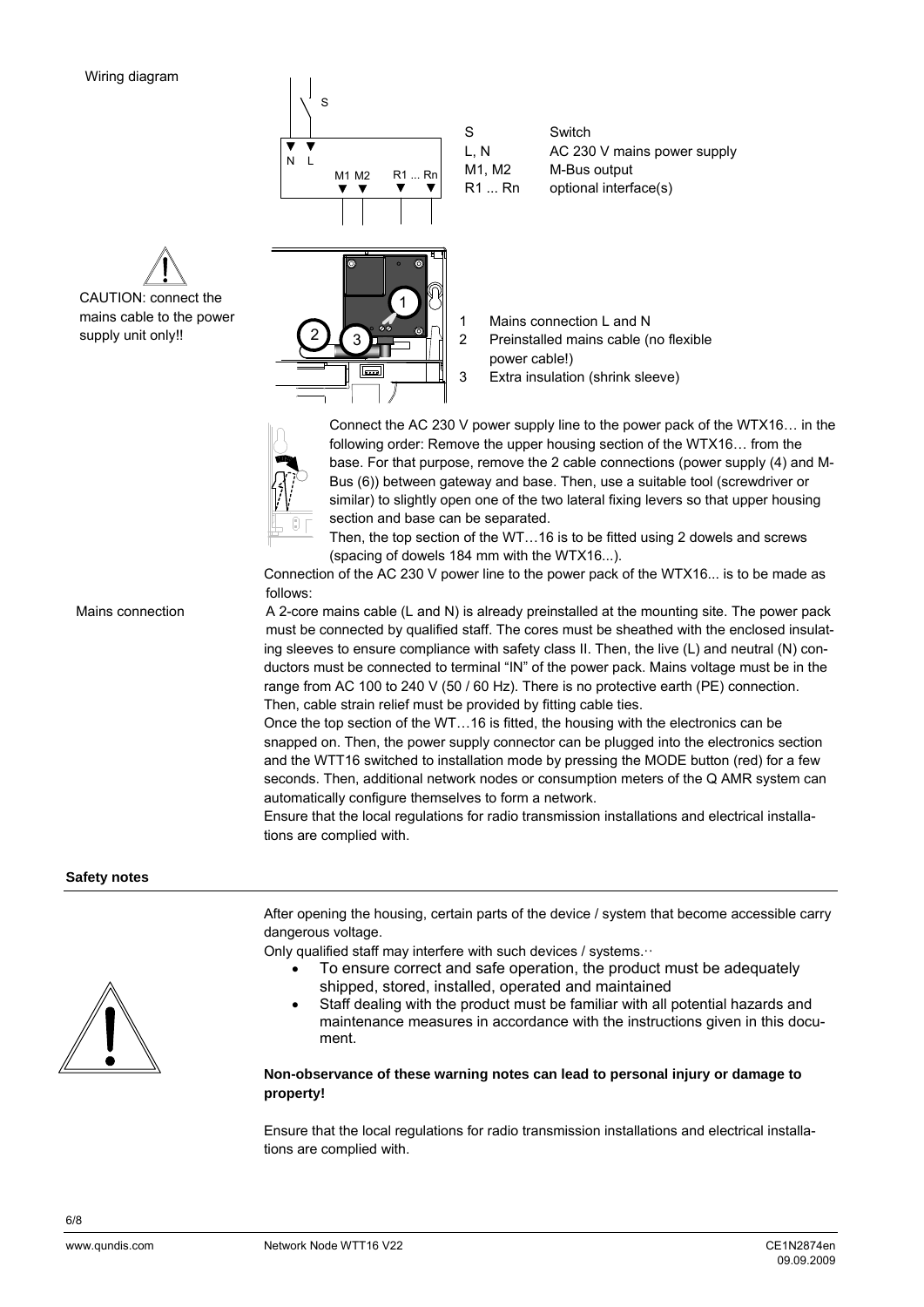Pursuant to the "Verordnung über Allgemeine Bedingungen für die Elektrizitätsversorgung von Tarifkunden (AVBEltV)" of the Ministry of Economics, electrical installations behind the house's fused connection may only be erected, extended, changed and maintained by electrical installers that are registered with an electric utility. They must ensure that the general technical regulations and legal safety regulations are complied with.

#### **Commissioning the WTT..**



For safety reasons, the WTT16... is supplied without having the main battery connected.

- 1. Connector for power supply
- 2. Backup battery

After installation of the network node, connect the battery plug to the relevant connector (1). The display of the network node will show **bAtt** . Press the blue DISPLAY button once to start the life expectancy calculation for the new main battery. Caution: The main battery can be removed from the network node during operation and the plug can be connected again. In that case, the DISPLAY button may not be pressed as a confirmation. The result would be an erroneous display when showing the remaining capacity. First, remove the discharged main battery and insert the new one. Press the blue DISPLAY button once to start the life expectancy calculation for the new main battery. The backup battery MUST NOT be removed simultaneously. A fatal loss of data would happen. After storing the main battery for longer periods, especially at temperatures higher than 30 °C, the battery might passivate. Under these circumstances it will not be able to deliver sufficient energy to the network node. If the network node detects a passivated battery a depassivation cycle is triggered. This is indicated by a flashing front LED. The procedure might take a few minutes. After depassivation the network node will start up automatically in  $\parallel$ dLE mode. Long press of button MODE activates the installation mode of network node. Low temperatures at the battery may cause a similar behaviour in other modes too. The main battery used by the WTT16... requires careful treatment: • Do not short-circuit or damage the battery Do not expose the battery to excessive heat • Return exhausted batteries to the supplier Read the enclosed safety instructions carefully Calculating the battery's life expectancy Battery replacement Depassivation **Safety notes on lithium batteries** 

#### **M-Bus connection**

Any network node can be connected to the M-Bus temporarily (service connector) or continuously (screw terminal for the fixed M-bus connection). A plug for the screw terminal is included with every network node.